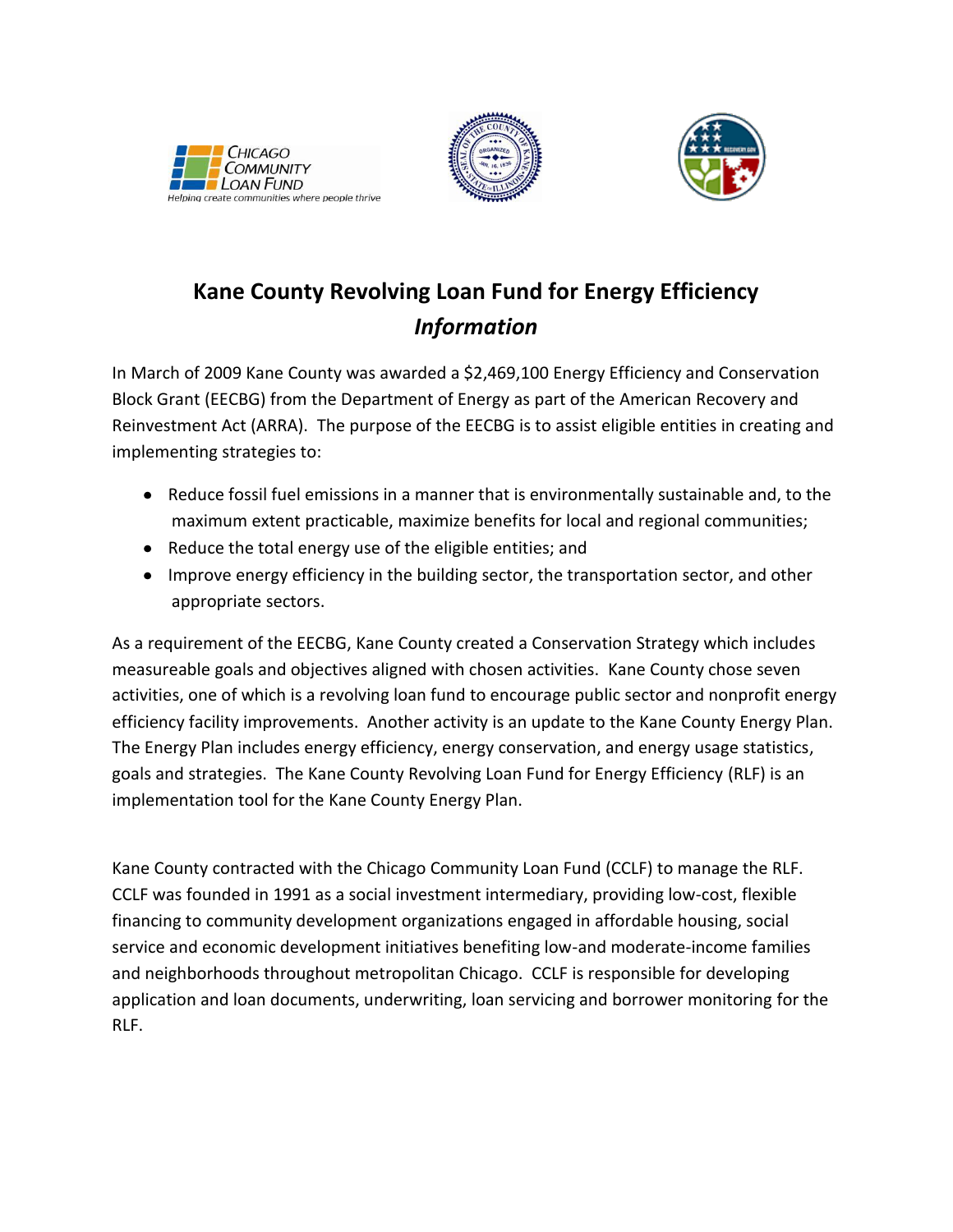## **Initial Review Factors**

Potential applicants are encouraged to review the following Initial Review Factors before deciding whether or not to apply to the RLF:

- The project must be located in Kane County
- The applicant is a non-profit or public entity
- The applicant has the authority to make the energy efficiency improvements
- The project must:
	- o Reduce fossil fuel emissions
	- o Reduce total energy use
	- o Improve energy efficiency
- The project must generate energy savings to be used to repay the loan
- The project cannot include:
	- o A casino or other gambling establishment
	- o An aquarium
	- o A zoo
	- o A golf course
	- o A swimming pool

## **EECBG Requirements**

The EECBG has additional requirements regarding compliance with:

- The Davis-Bacon Act
- The National Environmental Protection Act (NEPA)
- The National Historic Preservation Act (NHPA)
- The Buy American Provision

## **The Davis-Bacon Act**

The Davis-Bacon Act (DBA) is applicable to contracts of the United States in excess of \$2,000 for the construction, alteration, and/or repair (including painting and decorating) of public buildings or public works. The DBA requires all contractors and subcontractors to pay laborers and mechanics employed on a covered contract wages and fringe benefits determined by the Secretary of Labor to be prevailing for corresponding classes of employees engaged on similar projects in the locality. For more information please see Davis-Bacon Act 4-12-10 at [www.countyofkane.org/Pages/energyEfficiency.aspx.](http://www.countyofkane.org/Pages/energyEfficiency.aspx)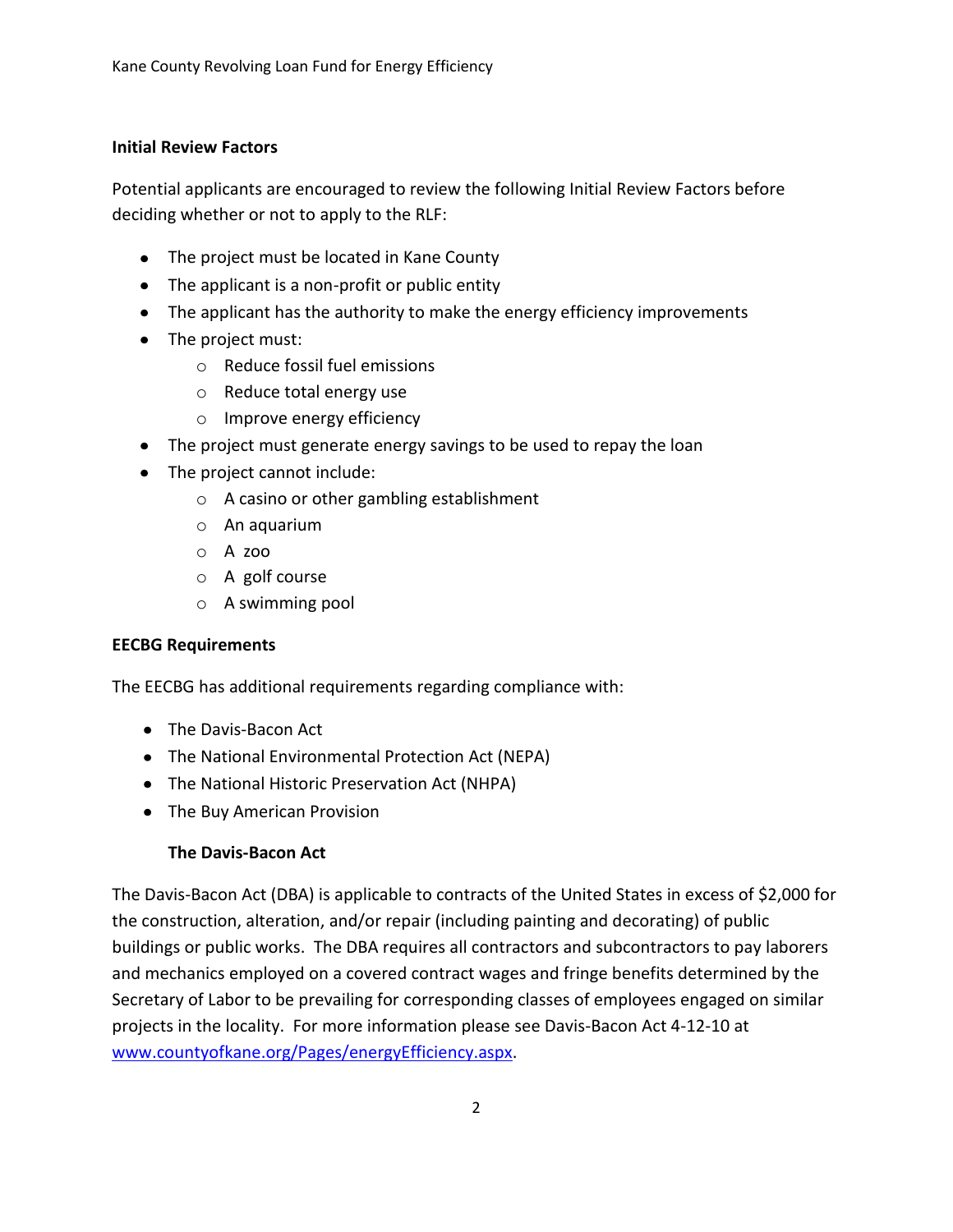#### **The National Environmental Protection Act (NEPA)**

The National Environmental Policy Act (NEPA) requires federal agencies, such as the Department of Energy, to integrate environmental values into their decision making processes by considering the environmental impacts of their proposed actions and reasonable alternatives to those actions.

For more information please see NEPA, NHPA and Acceptable Projects Information at [www.countyofkane.org/Pages/energyEfficiency.aspx.](http://www.countyofkane.org/Pages/energyEfficiency.aspx)

### **The National Historic Preservation Act (NHPA)**

The National Historic Preservation Act includes requirements that ensure the protection of our nation's historic properties.

For more information please see NEPA, NHPA and Acceptable Projects Information at [www.countyofkane.org/Pages/energyEfficiency.aspx.](http://www.countyofkane.org/Pages/energyEfficiency.aspx)

#### **The Buy American Provisions**

The Buy American Provisions require that recipients of the EECBG must comply with the requirement that all of the iron, steel, and manufactured goods used for a project for the construction, alteration, maintenance, or repair of a public building or public work be produced in the United States unless one of three exceptions applies and a waiver is issued. For more information please see Buy American Provision Compliance 5-24-10, Buy American Provision Manufactured Goods 5-24-10 and Buy American Provisions Waivers at [www.countyofkane.org/Pages/energyEfficiency.aspx.](http://www.countyofkane.org/Pages/energyEfficiency.aspx)

#### **Application Process**

A \$50 application fee is required at the time of application. The current interest rate for the RLF is 0% as an incentive for public and non-profit entities to create and implement energy efficiency projects. A 3% loan fee will be due at closing (may be rolled into loan depending on the circumstances). Each loan will be three to seven years based upon energy savings and repayment projections. The RLF loans are fully amortizing. Where applicable, corporate guarantees may be required. Leveraging of funds from the RLF is strongly encouraged.